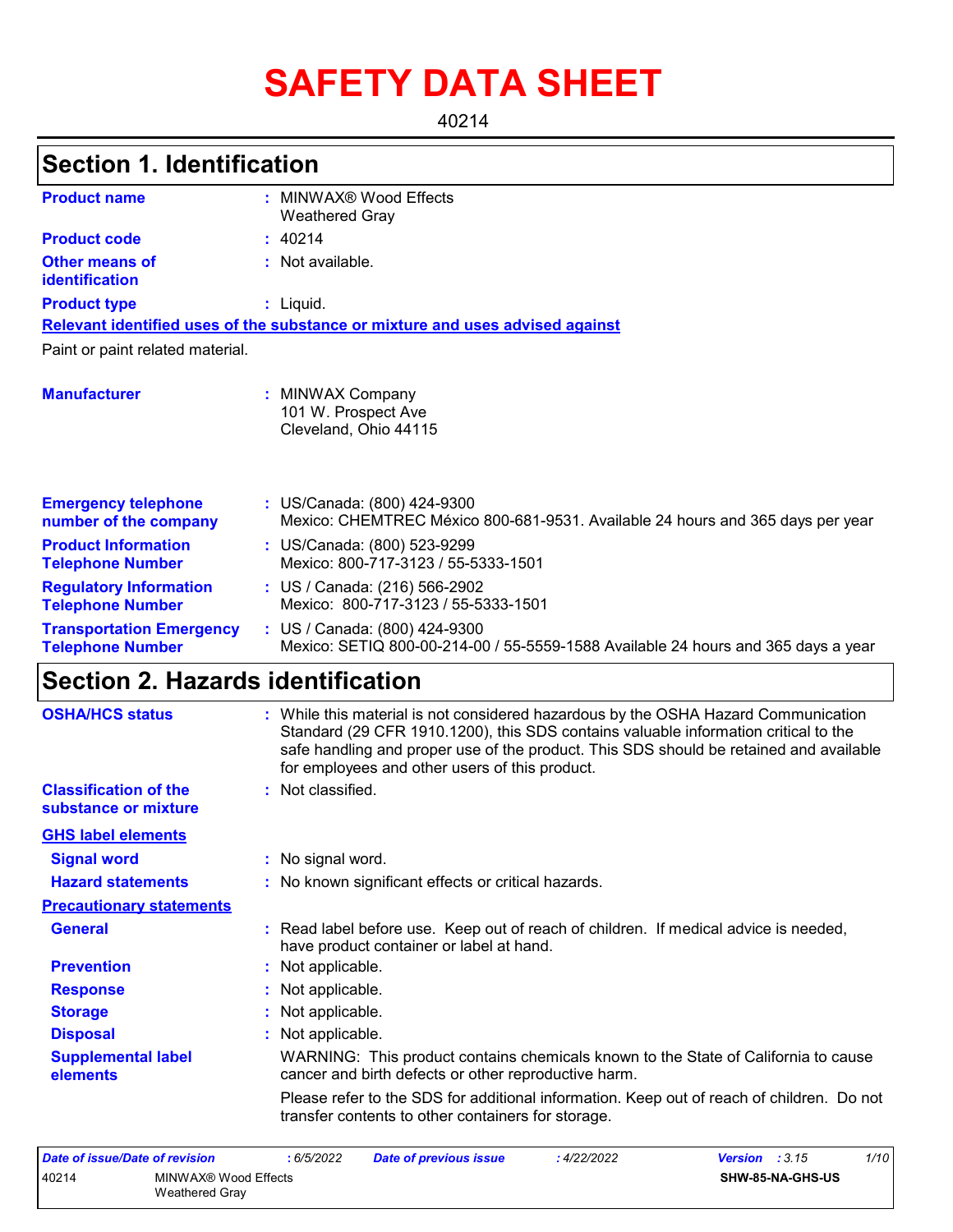### **Section 2. Hazards identification**

**Hazards not otherwise classified**

**:** None known.

## **Section 3. Composition/information on ingredients**

## **Substance/mixture**

**:** Mixture

- **Other means of identification**
- 
- **:** Not available.

#### **CAS number/other identifiers**

| <b>Ingredient name</b> | % by weight | <b>CAS number</b> |
|------------------------|-------------|-------------------|
|                        |             |                   |

Any concentration shown as a range is to protect confidentiality or is due to batch variation.

**There are no ingredients present which, within the current knowledge of the supplier and in the concentrations applicable, are classified and hence require reporting in this section.**

**Occupational exposure limits, if available, are listed in Section 8.**

### **Section 4. First aid measures**

**Most important symptoms/effects, acute and delayed**

#### **Description of necessary first aid measures**

| <b>Eye contact</b>  | : Immediately flush eyes with plenty of water, occasionally lifting the upper and lower<br>eyelids. Check for and remove any contact lenses. Get medical attention if irritation<br>occurs.                                                                    |
|---------------------|----------------------------------------------------------------------------------------------------------------------------------------------------------------------------------------------------------------------------------------------------------------|
| <b>Inhalation</b>   | : Remove victim to fresh air and keep at rest in a position comfortable for breathing. Get<br>medical attention if symptoms occur.                                                                                                                             |
| <b>Skin contact</b> | : Flush contaminated skin with plenty of water. Remove contaminated clothing and<br>shoes. Get medical attention if symptoms occur.                                                                                                                            |
| <b>Ingestion</b>    | : Wash out mouth with water. If material has been swallowed and the exposed person is<br>conscious, give small quantities of water to drink. Do not induce vomiting unless<br>directed to do so by medical personnel. Get medical attention if symptoms occur. |

| <b>Potential acute health effects</b> |                                                                                                                               |
|---------------------------------------|-------------------------------------------------------------------------------------------------------------------------------|
| Eye contact                           | : No known significant effects or critical hazards.                                                                           |
| <b>Inhalation</b>                     | : No known significant effects or critical hazards.                                                                           |
| <b>Skin contact</b>                   | : No known significant effects or critical hazards.                                                                           |
| <b>Ingestion</b>                      | : No known significant effects or critical hazards.                                                                           |
| <b>Over-exposure signs/symptoms</b>   |                                                                                                                               |
| <b>Eye contact</b>                    | : No specific data.                                                                                                           |
| <b>Inhalation</b>                     | : No specific data.                                                                                                           |
| <b>Skin contact</b>                   | : No specific data.                                                                                                           |
| <b>Ingestion</b>                      | $:$ No specific data.                                                                                                         |
|                                       | Indication of immediate medical attention and special treatment needed, if necessary                                          |
| <b>Notes to physician</b>             | : Treat symptomatically. Contact poison treatment specialist immediately if large<br>quantities have been ingested or inhaled |

|                                   | quentimes neirs soon ingootse of inflatoer.                                        |
|-----------------------------------|------------------------------------------------------------------------------------|
| <b>Specific treatments</b>        | : No specific treatment.                                                           |
| <b>Protection of first-aiders</b> | No action shall be taken involving any personal risk or without suitable training. |

#### **See toxicological information (Section 11)**

| Date of issue/Date of revision |                                               | : 6/5/2022 | <b>Date of previous issue</b> | 4/22/2022 | <b>Version</b> : $3.15$ | 2/10 |
|--------------------------------|-----------------------------------------------|------------|-------------------------------|-----------|-------------------------|------|
| 40214                          | MINWAX® Wood Effects<br><b>Weathered Grav</b> |            |                               |           | SHW-85-NA-GHS-US        |      |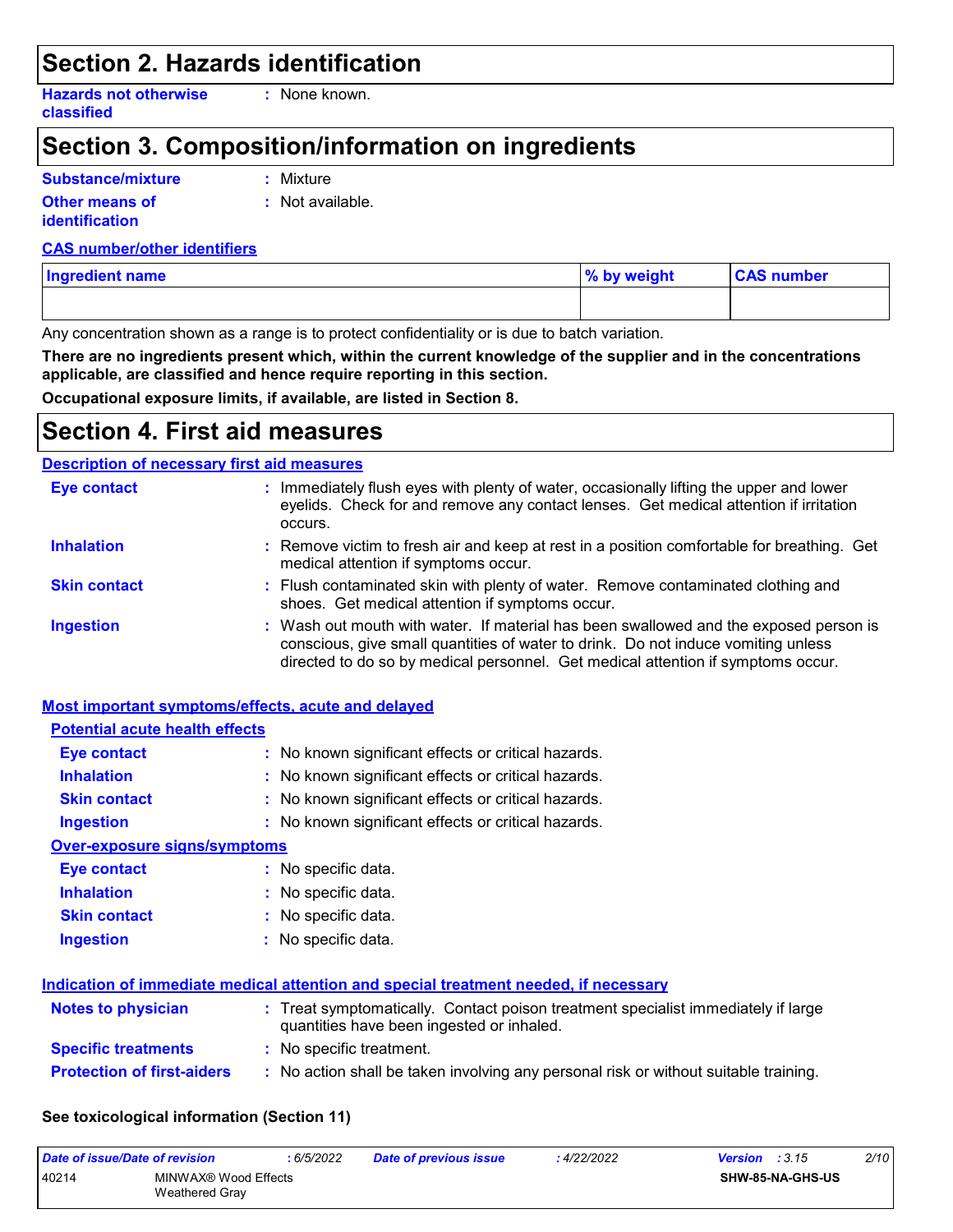## **Section 5. Fire-fighting measures**

| <b>Extinguishing media</b>                               |                                                                                                                                                                                                     |  |
|----------------------------------------------------------|-----------------------------------------------------------------------------------------------------------------------------------------------------------------------------------------------------|--|
| <b>Suitable extinguishing</b><br>media                   | : Use an extinguishing agent suitable for the surrounding fire.                                                                                                                                     |  |
| <b>Unsuitable extinguishing</b><br>media                 | $:$ None known.                                                                                                                                                                                     |  |
| <b>Specific hazards arising</b><br>from the chemical     | : In a fire or if heated, a pressure increase will occur and the container may burst.                                                                                                               |  |
| <b>Hazardous thermal</b><br>decomposition products       | : No specific data.                                                                                                                                                                                 |  |
| <b>Special protective actions</b><br>for fire-fighters   | : Promptly isolate the scene by removing all persons from the vicinity of the incident if<br>there is a fire. No action shall be taken involving any personal risk or without suitable<br>training. |  |
| <b>Special protective</b><br>equipment for fire-fighters | : Fire-fighters should wear appropriate protective equipment and self-contained breathing<br>apparatus (SCBA) with a full face-piece operated in positive pressure mode.                            |  |

## **Section 6. Accidental release measures**

|                                                              | Personal precautions, protective equipment and emergency procedures                                                                                                                                                                                                                                                                                                                                                                                                                                                                                                                        |  |
|--------------------------------------------------------------|--------------------------------------------------------------------------------------------------------------------------------------------------------------------------------------------------------------------------------------------------------------------------------------------------------------------------------------------------------------------------------------------------------------------------------------------------------------------------------------------------------------------------------------------------------------------------------------------|--|
| For non-emergency<br>personnel                               | : No action shall be taken involving any personal risk or without suitable training.<br>Evacuate surrounding areas. Keep unnecessary and unprotected personnel from<br>entering. Do not touch or walk through spilled material. Put on appropriate personal<br>protective equipment.                                                                                                                                                                                                                                                                                                       |  |
| For emergency responders                                     | : If specialized clothing is required to deal with the spillage, take note of any information in<br>Section 8 on suitable and unsuitable materials. See also the information in "For non-<br>emergency personnel".                                                                                                                                                                                                                                                                                                                                                                         |  |
| <b>Environmental precautions</b>                             | : Avoid dispersal of spilled material and runoff and contact with soil, waterways, drains<br>and sewers. Inform the relevant authorities if the product has caused environmental<br>pollution (sewers, waterways, soil or air).                                                                                                                                                                                                                                                                                                                                                            |  |
| <b>Methods and materials for containment and cleaning up</b> |                                                                                                                                                                                                                                                                                                                                                                                                                                                                                                                                                                                            |  |
| <b>Small spill</b>                                           | : Stop leak if without risk. Move containers from spill area. Dilute with water and mop up<br>if water-soluble. Alternatively, or if water-insoluble, absorb with an inert dry material and<br>place in an appropriate waste disposal container. Dispose of via a licensed waste<br>disposal contractor.                                                                                                                                                                                                                                                                                   |  |
| <b>Large spill</b>                                           | : Stop leak if without risk. Move containers from spill area. Prevent entry into sewers,<br>water courses, basements or confined areas. Wash spillages into an effluent treatment<br>plant or proceed as follows. Contain and collect spillage with non-combustible,<br>absorbent material e.g. sand, earth, vermiculite or diatomaceous earth and place in<br>container for disposal according to local regulations (see Section 13). Dispose of via a<br>licensed waste disposal contractor. Note: see Section 1 for emergency contact<br>information and Section 13 for waste disposal. |  |

## **Section 7. Handling and storage**

#### **Precautions for safe handling**

| <b>Protective measures</b>                       | : Put on appropriate personal protective equipment (see Section 8).                                                                                                                                                                                                                                                                                           |
|--------------------------------------------------|---------------------------------------------------------------------------------------------------------------------------------------------------------------------------------------------------------------------------------------------------------------------------------------------------------------------------------------------------------------|
| <b>Advice on general</b><br>occupational hygiene | : Eating, drinking and smoking should be prohibited in areas where this material is<br>handled, stored and processed. Workers should wash hands and face before eating,<br>drinking and smoking. Remove contaminated clothing and protective equipment before<br>entering eating areas. See also Section 8 for additional information on hygiene<br>measures. |

| Date of issue/Date of revision |                                        | : 6/5/2022 | <b>Date of previous issue</b> | : 4/22/2022 | <b>Version</b> : $3.15$ |                         | 3/10 |
|--------------------------------|----------------------------------------|------------|-------------------------------|-------------|-------------------------|-------------------------|------|
| 40214                          | MINWAX® Wood Effects<br>Weathered Gray |            |                               |             |                         | <b>SHW-85-NA-GHS-US</b> |      |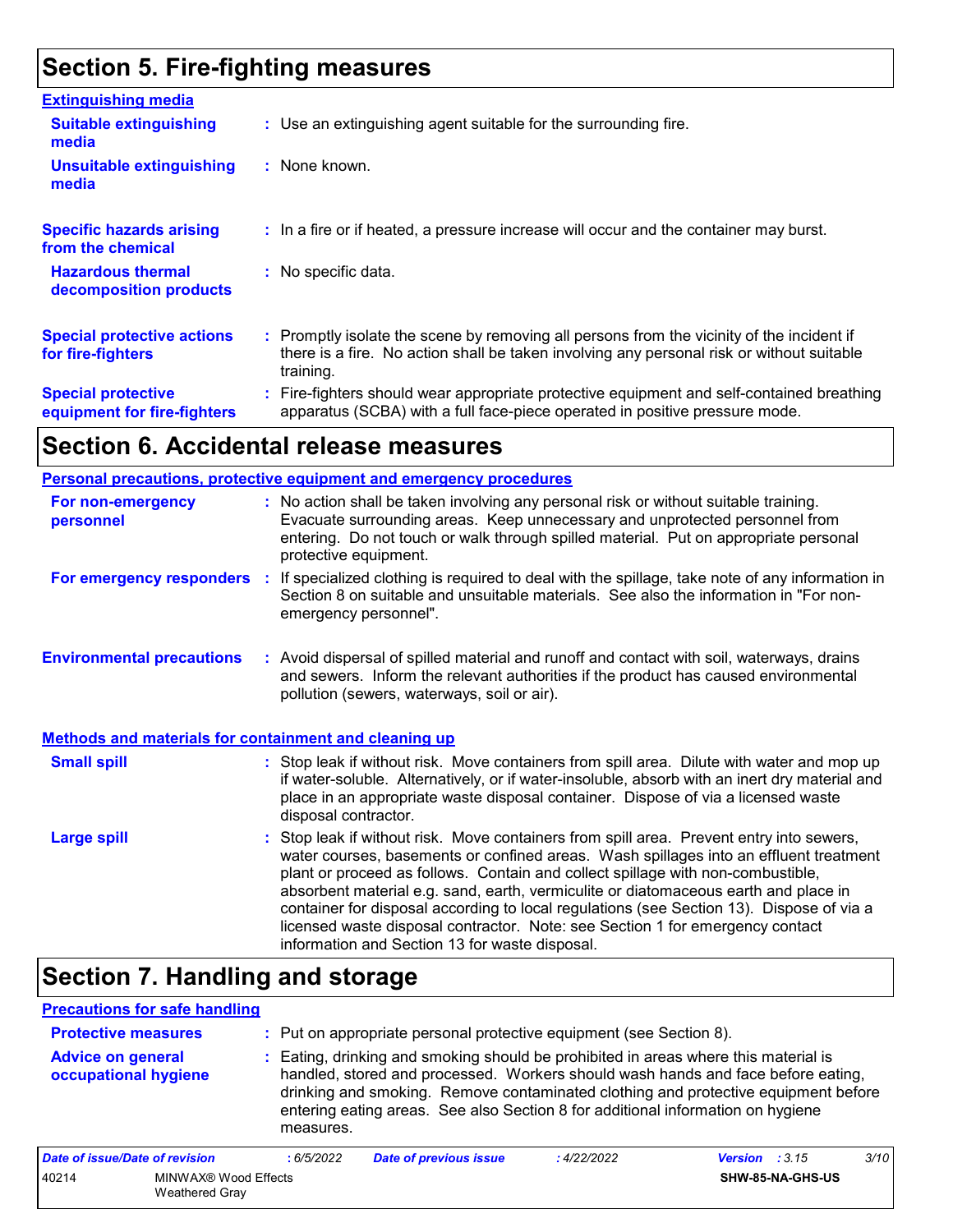### **Section 7. Handling and storage**

### **including any incompatibilities**

**Conditions for safe storage,** : Store in accordance with local regulations. Store in original container protected from direct sunlight in a dry, cool and well-ventilated area, away from incompatible materials (see Section 10) and food and drink. Keep container tightly closed and sealed until ready for use. Containers that have been opened must be carefully resealed and kept upright to prevent leakage. Do not store in unlabeled containers. Use appropriate containment to avoid environmental contamination. See Section 10 for incompatible materials before handling or use.

### **Section 8. Exposure controls/personal protection**

#### **Control parameters**

#### **Occupational exposure limits (OSHA United States)**

| Ingredient name                              | CAS# | <b>Exposure limits</b> |  |  |  |
|----------------------------------------------|------|------------------------|--|--|--|
| None.                                        |      |                        |  |  |  |
| <b>Occupational exposure limits (Canada)</b> |      |                        |  |  |  |

| <b>Ingredient name</b> | CAS# | <b>Exposure limits</b> |
|------------------------|------|------------------------|
| None.                  |      |                        |

#### **Occupational exposure limits (Mexico)**

|       | CAS# | <b>Exposure limits</b> |
|-------|------|------------------------|
| None. |      |                        |

| <b>Appropriate engineering</b><br><b>controls</b> | : Good general ventilation should be sufficient to control worker exposure to airborne<br>contaminants.                                                                                                                                                                                                                                                                                           |
|---------------------------------------------------|---------------------------------------------------------------------------------------------------------------------------------------------------------------------------------------------------------------------------------------------------------------------------------------------------------------------------------------------------------------------------------------------------|
| <b>Environmental exposure</b><br>controls         | Emissions from ventilation or work process equipment should be checked to ensure<br>they comply with the requirements of environmental protection legislation. In some<br>cases, fume scrubbers, filters or engineering modifications to the process equipment<br>will be necessary to reduce emissions to acceptable levels.                                                                     |
| <b>Individual protection measures</b>             |                                                                                                                                                                                                                                                                                                                                                                                                   |
| <b>Hygiene measures</b>                           | : Wash hands, forearms and face thoroughly after handling chemical products, before<br>eating, smoking and using the lavatory and at the end of the working period.<br>Appropriate techniques should be used to remove potentially contaminated clothing.<br>Wash contaminated clothing before reusing. Ensure that eyewash stations and safety<br>showers are close to the workstation location. |
| <b>Eye/face protection</b>                        | Safety eyewear complying with an approved standard should be used when a risk<br>assessment indicates this is necessary to avoid exposure to liquid splashes, mists,<br>gases or dusts. If contact is possible, the following protection should be worn, unless<br>the assessment indicates a higher degree of protection: safety glasses with side-<br>shields.                                  |
| <b>Skin protection</b>                            |                                                                                                                                                                                                                                                                                                                                                                                                   |
| <b>Hand protection</b>                            | : Chemical-resistant, impervious gloves complying with an approved standard should be<br>worn at all times when handling chemical products if a risk assessment indicates this is<br>necessary.                                                                                                                                                                                                   |
| <b>Body protection</b>                            | : Personal protective equipment for the body should be selected based on the task being<br>performed and the risks involved and should be approved by a specialist before<br>handling this product.                                                                                                                                                                                               |
| <b>Other skin protection</b>                      | : Appropriate footwear and any additional skin protection measures should be selected<br>based on the task being performed and the risks involved and should be approved by a<br>specialist before handling this product.                                                                                                                                                                         |

| Date of issue/Date of revision |                | : 6/5/2022 | <b>Date of previous issue</b> | 4/22/2022 | <b>Version</b> : $3.15$ |  | 4/10 |
|--------------------------------|----------------|------------|-------------------------------|-----------|-------------------------|--|------|
| 40214<br>MINWAX® Wood Effects  |                |            |                               |           | SHW-85-NA-GHS-US        |  |      |
|                                | Weathered Grav |            |                               |           |                         |  |      |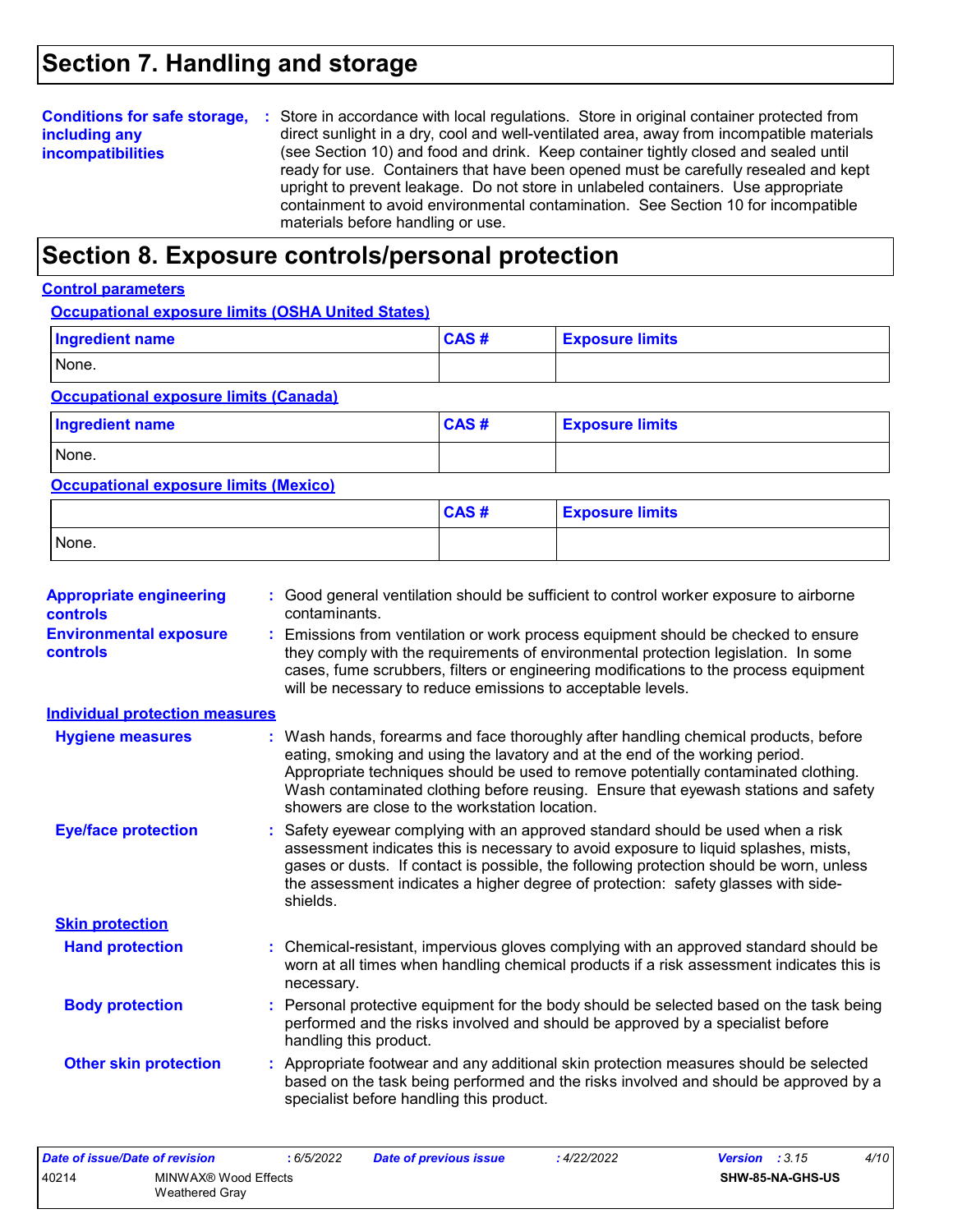### **Section 8. Exposure controls/personal protection**

#### **Respiratory protection :**

Based on the hazard and potential for exposure, select a respirator that meets the appropriate standard or certification. Respirators must be used according to a respiratory protection program to ensure proper fitting, training, and other important aspects of use.

### **Section 9. Physical and chemical properties**

The conditions of measurement of all properties are at standard temperature and pressure unless otherwise indicated.

| <b>Appearance</b>                                                 |                                                                |
|-------------------------------------------------------------------|----------------------------------------------------------------|
| <b>Physical state</b>                                             | $:$ Liquid.                                                    |
| Color                                                             | : Not available.                                               |
| Odor                                                              | Not available.                                                 |
| <b>Odor threshold</b>                                             | Not available.                                                 |
| рH                                                                | $\therefore$ 4                                                 |
| <b>Melting point/freezing point</b>                               | $:$ Not available.                                             |
| <b>Boiling point, initial boiling</b><br>point, and boiling range | : $100^{\circ}$ C (212 $^{\circ}$ F)                           |
| <b>Flash point</b>                                                | : Closed cup: Not applicable.                                  |
| <b>Evaporation rate</b>                                           | $\therefore$ 0.09 (butyl acetate = 1)                          |
| <b>Flammability</b>                                               | : Not available.                                               |
| Lower and upper explosion<br>limit/flammability limit             | : Not available.                                               |
| <b>Vapor pressure</b>                                             | : $2.3$ kPa (17.5 mm Hg)                                       |
| <b>Relative vapor density</b>                                     | : 1 [Air = 1]                                                  |
| <b>Relative density</b>                                           | : 1                                                            |
| <b>Solubility</b>                                                 | : Not available.                                               |
| <b>Partition coefficient: n-</b><br>octanol/water                 | : Not applicable.                                              |
| <b>Auto-ignition temperature</b>                                  | : Not available.                                               |
| <b>Decomposition temperature</b>                                  | Not available.<br>t.                                           |
| <b>Viscosity</b>                                                  | Kinematic (40°C (104°F)): >20.5 mm <sup>2</sup> /s (>20.5 cSt) |
| <b>Molecular weight</b>                                           | Not applicable.                                                |
| <b>Aerosol product</b>                                            |                                                                |
| <b>Heat of combustion</b>                                         | $: 0.009$ kJ/g                                                 |

### **Section 10. Stability and reactivity**

| <b>Reactivity</b>                            | : No specific test data related to reactivity available for this product or its ingredients. |
|----------------------------------------------|----------------------------------------------------------------------------------------------|
| <b>Chemical stability</b>                    | : The product is stable.                                                                     |
| <b>Possibility of hazardous</b><br>reactions | : Under normal conditions of storage and use, hazardous reactions will not occur.            |
| <b>Conditions to avoid</b>                   | : No specific data.                                                                          |
| <b>Incompatible materials</b>                | : No specific data.                                                                          |

| Date of issue/Date of revision |                                        | 6/5/2022 | Date of previous issue | 4/22/2022 | <b>Version</b> : $3.15$ | 5/10 |
|--------------------------------|----------------------------------------|----------|------------------------|-----------|-------------------------|------|
| 40214                          | MINWAX® Wood Effects<br>Weathered Grav |          |                        |           | SHW-85-NA-GHS-US        |      |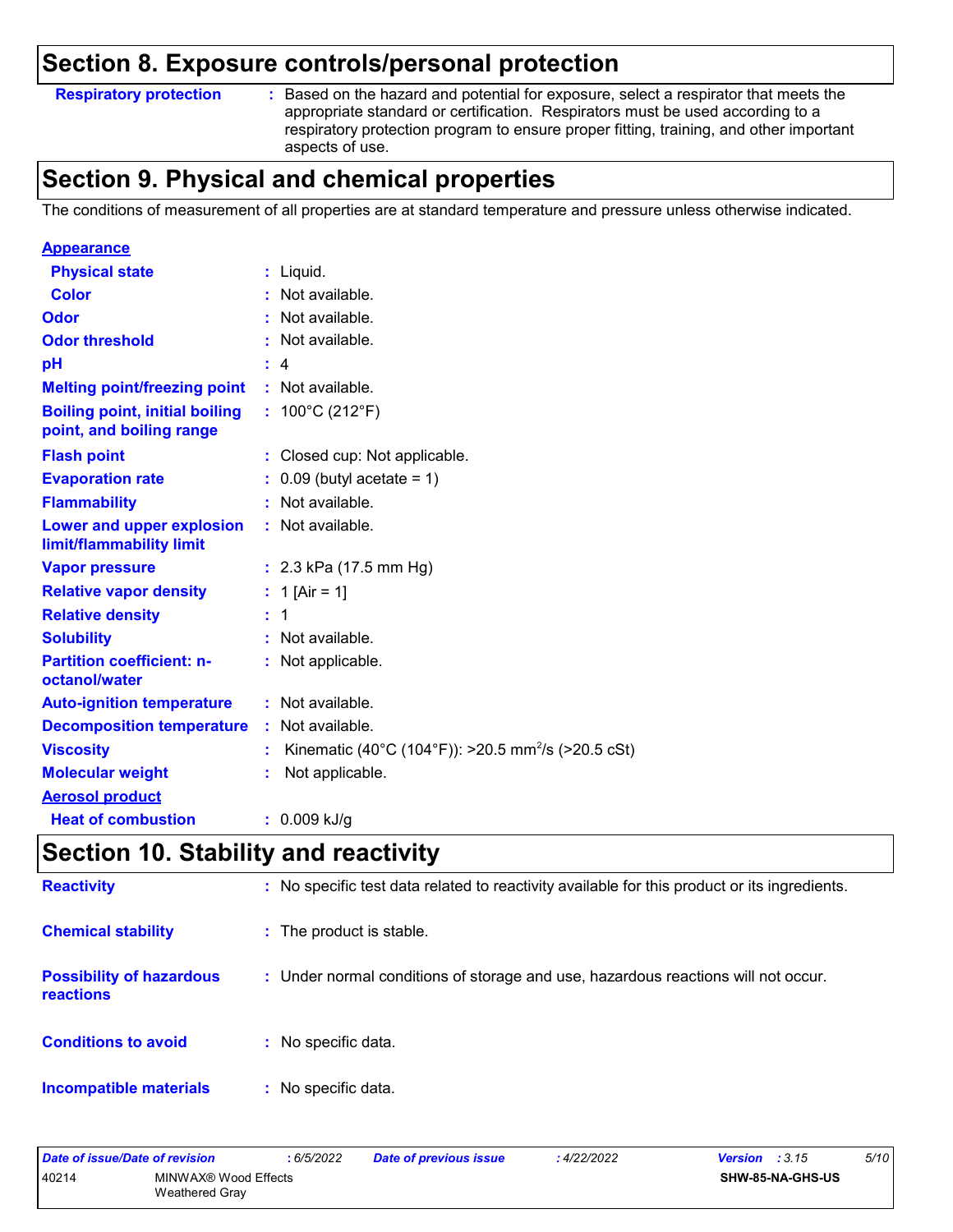### **Section 10. Stability and reactivity**

**Hazardous decomposition products** Under normal conditions of storage and use, hazardous decomposition products should **:** not be produced.

### **Section 11. Toxicological information**

#### **Information on toxicological effects**

**Acute toxicity**

Not available.

#### **Irritation/Corrosion**

Not available.

#### **Sensitization**

Not available.

#### **Mutagenicity**

Not available.

#### **Carcinogenicity**

Not available.

#### **Reproductive toxicity**

Not available.

#### **Teratogenicity**

Not available.

#### **Specific target organ toxicity (single exposure)**

Not available.

#### **Specific target organ toxicity (repeated exposure)**

Not available.

#### **Aspiration hazard**

Not available.

#### **Information on the likely routes of exposure :** Not available.

#### **Potential acute health effects**

| <b>Eye contact</b>  | : No known significant effects or critical hazards. |
|---------------------|-----------------------------------------------------|
| <b>Inhalation</b>   | : No known significant effects or critical hazards. |
| <b>Skin contact</b> | : No known significant effects or critical hazards. |
| <b>Ingestion</b>    | : No known significant effects or critical hazards. |

|                     | Symptoms related to the physical, chemical and toxicological characteristics |
|---------------------|------------------------------------------------------------------------------|
| Eye contact         | : No specific data.                                                          |
| <b>Inhalation</b>   | : No specific data.                                                          |
| <b>Skin contact</b> | : No specific data.                                                          |
| <b>Ingestion</b>    | : No specific data.                                                          |

#### **Delayed and immediate effects and also chronic effects from short and long term exposure Short term exposure**

| Date of issue/Date of revision |                      | : 6/5/2022 | <b>Date of previous issue</b> | : 4/22/2022 | <b>Version</b> : $3.15$ | 6/10 |
|--------------------------------|----------------------|------------|-------------------------------|-------------|-------------------------|------|
| 40214                          | MINWAX® Wood Effects |            |                               |             | <b>SHW-85-NA-GHS-US</b> |      |
|                                | Weathered Grav       |            |                               |             |                         |      |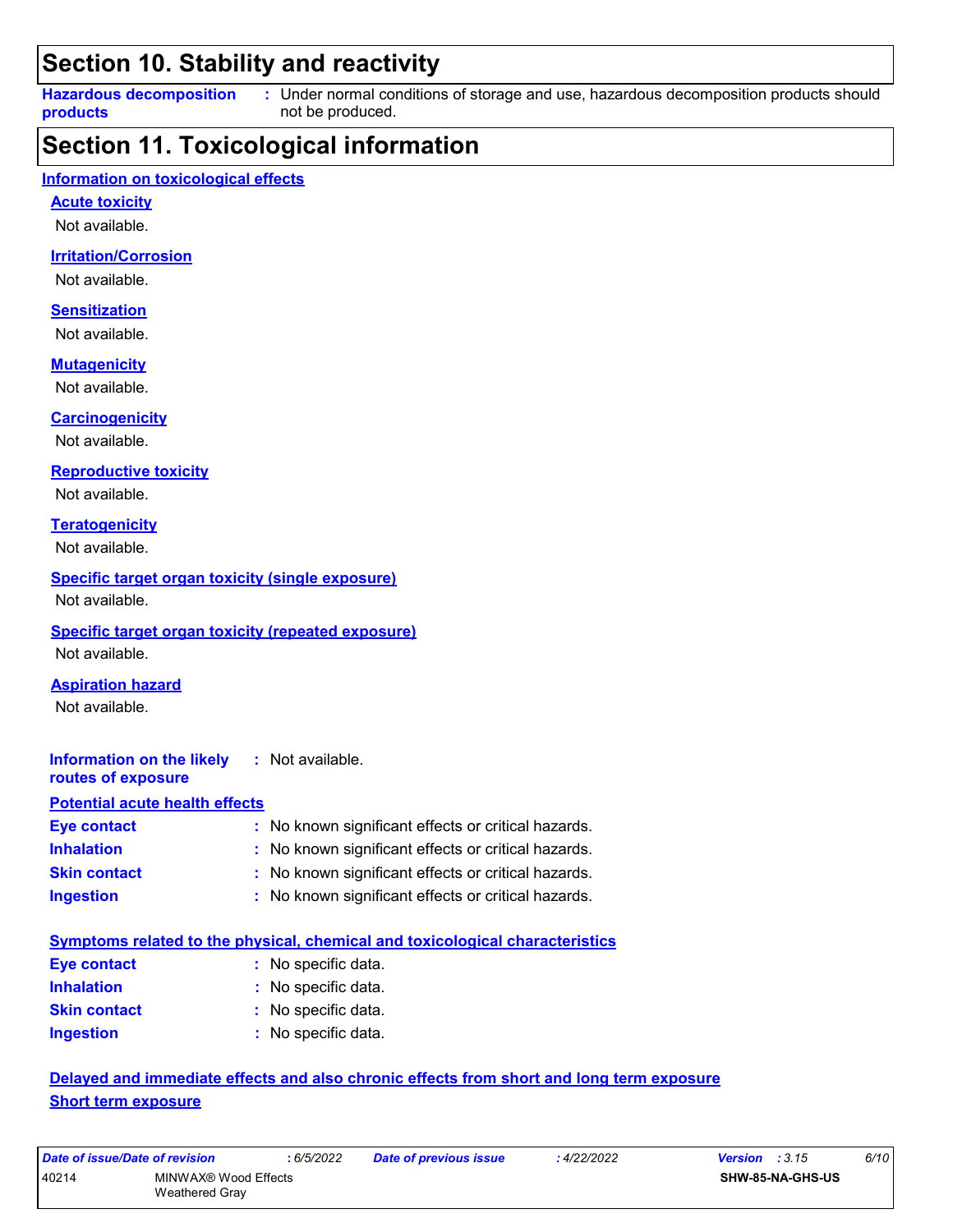### **Section 11. Toxicological information**

| <b>Potential immediate</b><br>effects             | : Not available.                                    |
|---------------------------------------------------|-----------------------------------------------------|
| <b>Potential delayed effects</b>                  | : Not available.                                    |
| <b>Long term exposure</b>                         |                                                     |
| <b>Potential immediate</b><br>effects             | : Not available.                                    |
| <b>Potential delayed effects : Not available.</b> |                                                     |
| <b>Potential chronic health effects</b>           |                                                     |
| Not available.                                    |                                                     |
| <b>General</b>                                    | : No known significant effects or critical hazards. |
| <b>Carcinogenicity</b>                            | : No known significant effects or critical hazards. |
| <b>Mutagenicity</b>                               | : No known significant effects or critical hazards. |
| <b>Teratogenicity</b>                             | No known significant effects or critical hazards.   |
| <b>Developmental effects</b>                      | : No known significant effects or critical hazards. |
| <b>Fertility effects</b>                          | : No known significant effects or critical hazards. |

#### **Numerical measures of toxicity Acute toxicity estimates**

Not available.

### **Section 12. Ecological information**

#### **Toxicity**

Not available.

#### **Persistence and degradability**

Not available.

#### **Bioaccumulative potential**

Not available.

#### **Mobility in soil**

**Soil/water partition coefficient (KOC) :** Not available.

**Other adverse effects** : No known significant effects or critical hazards.

### **Section 13. Disposal considerations**

#### **Disposal methods :**

The generation of waste should be avoided or minimized wherever possible. Disposal of this product, solutions and any by-products should at all times comply with the requirements of environmental protection and waste disposal legislation and any regional local authority requirements. Dispose of surplus and non-recyclable products via a licensed waste disposal contractor. Waste should not be disposed of untreated to the sewer unless fully compliant with the requirements of all authorities with jurisdiction. Waste packaging should be recycled. Incineration or landfill should only be considered when recycling is not feasible. This material and its container must be disposed of in a

| Date of issue/Date of revision |                                        | : 6/5/2022 | <b>Date of previous issue</b> | : 4/22/2022 | <b>Version</b> : $3.15$ | 7/10 |
|--------------------------------|----------------------------------------|------------|-------------------------------|-------------|-------------------------|------|
| 40214                          | MINWAX® Wood Effects<br>Weathered Gray |            |                               |             | SHW-85-NA-GHS-US        |      |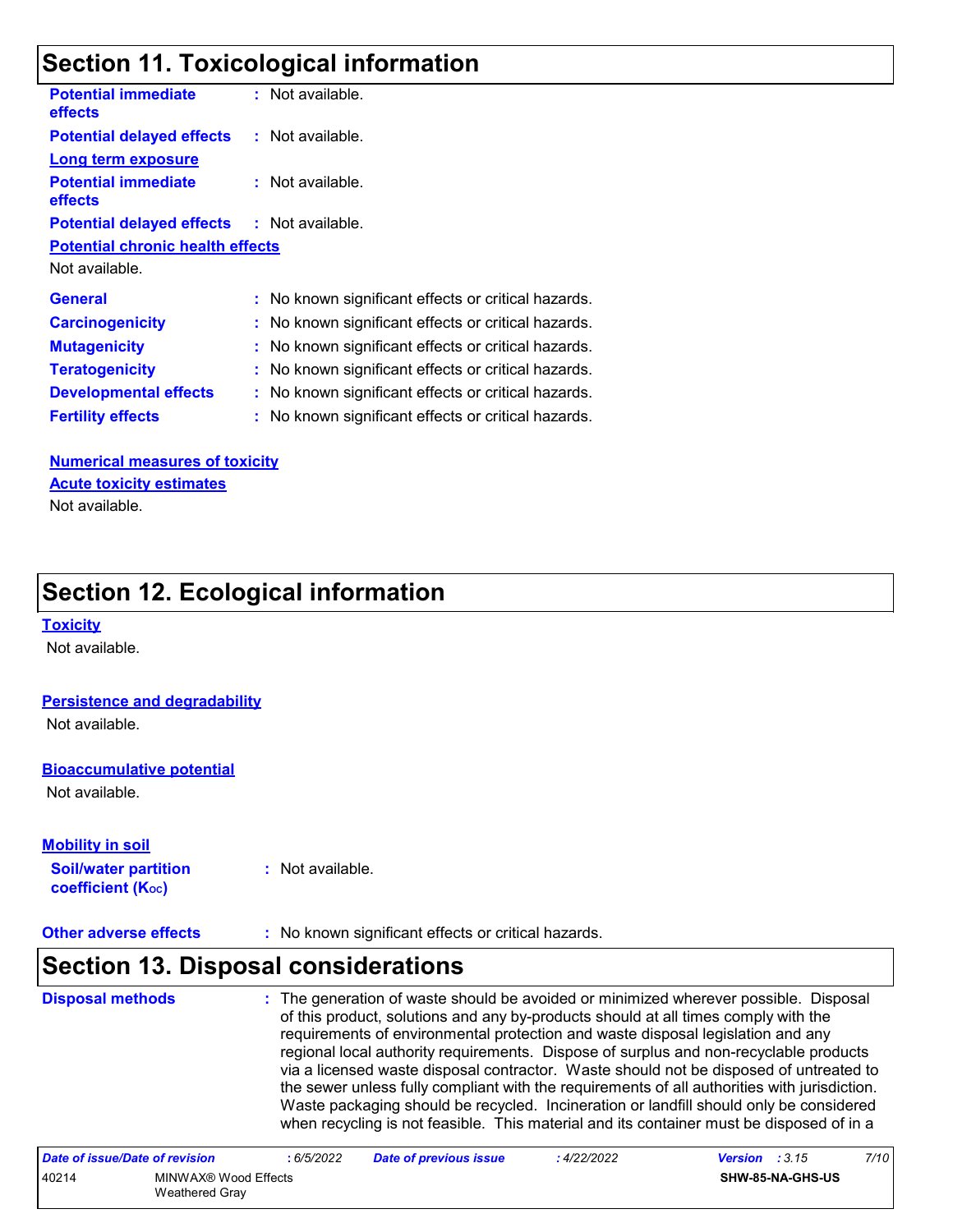### **Section 13. Disposal considerations**

safe way. Empty containers or liners may retain some product residues. Avoid dispersal of spilled material and runoff and contact with soil, waterways, drains and sewers.

### **Section 14. Transport information**

|                                      | <b>DOT</b><br><b>Classification</b> | <b>TDG</b><br><b>Classification</b> | <b>Mexico</b><br><b>Classification</b> | <b>IATA</b>    | <b>IMDG</b>              |  |  |
|--------------------------------------|-------------------------------------|-------------------------------------|----------------------------------------|----------------|--------------------------|--|--|
| <b>UN number</b>                     | Not regulated.                      | Not regulated.                      | Not regulated.                         | Not regulated. | Not regulated.           |  |  |
| <b>UN proper</b><br>shipping name    | $\overline{\phantom{a}}$            | $\blacksquare$                      | $\blacksquare$                         |                | $\blacksquare$           |  |  |
| <b>Transport</b><br>hazard class(es) | $\blacksquare$                      | $\blacksquare$                      | $\blacksquare$                         |                | $\overline{\phantom{0}}$ |  |  |
| <b>Packing group</b>                 | $\overline{\phantom{a}}$            | $\overline{\phantom{a}}$            | $\blacksquare$                         | $\blacksquare$ | $\blacksquare$           |  |  |
| <b>Environmental</b><br>hazards      | No.                                 | No.                                 | No.                                    | No.            | No.                      |  |  |
| <b>Additional</b><br>information     | $\blacksquare$                      | $\blacksquare$                      |                                        |                |                          |  |  |

**Special precautions for user :** Multi-modal shipping descriptions are provided for informational purposes and do not consider container sizes. The presence of a shipping description for a particular mode of transport (sea, air, etc.), does not indicate that the product is packaged suitably for that mode of transport. All packaging must be reviewed for suitability prior to shipment, and compliance with the applicable regulations is the sole responsibility of the person offering the product for transport. People loading and unloading dangerous goods must be trained on all of the risks deriving from the substances and on all actions in case of emergency situations.

**Transport in bulk according to IMO instruments :** Not available.

> : Not available. **Proper shipping name :**

### **Section 15. Regulatory information**

**TSCA 5(a)2 proposed significant new use rules**: 2-Methyl-4-isothiazolin-3-one; 5-Chloro-2-methylisothiazolinone

#### **SARA 313**

SARA 313 (40 CFR 372.45) supplier notification can be found on the Environmental Data Sheet.

#### **California Prop. 65**

WARNING: This product contains chemicals known to the State of California to cause cancer and birth defects or other reproductive harm.

#### **International regulations**

| Date of issue/Date of revision |                       | : 6/5/2022 |
|--------------------------------|-----------------------|------------|
| 40214                          | MINWAX® Wood Effects  |            |
|                                | <b>Weathered Gray</b> |            |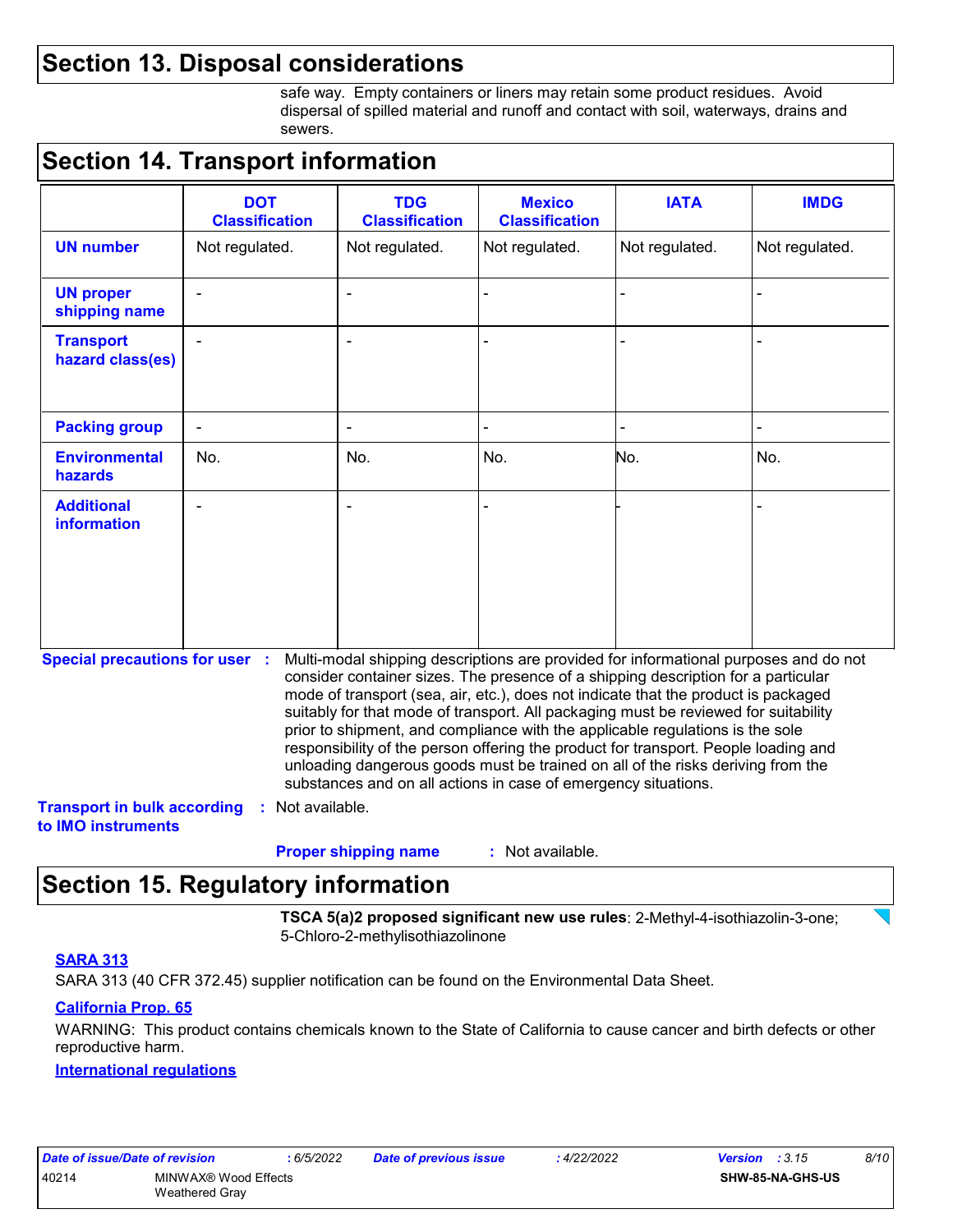### **Section 15. Regulatory information**

| <b>International lists</b> | : Australia inventory (AIIC): Not determined.                |
|----------------------------|--------------------------------------------------------------|
|                            | China inventory (IECSC): Not determined.                     |
|                            | Japan inventory (CSCL): Not determined.                      |
|                            | Japan inventory (ISHL): Not determined.                      |
|                            | Korea inventory (KECI): Not determined.                      |
|                            | New Zealand Inventory of Chemicals (NZIoC): Not determined.  |
|                            | Philippines inventory (PICCS): Not determined.               |
|                            | Taiwan Chemical Substances Inventory (TCSI): Not determined. |
|                            | Thailand inventory: Not determined.                          |
|                            | Turkey inventory: Not determined.                            |
|                            | Vietnam inventory: Not determined.                           |

### **Section 16. Other information**

**Hazardous Material Information System (U.S.A.)**



**The customer is responsible for determining the PPE code for this material. For more information on HMIS® Personal Protective Equipment (PPE) codes, consult the HMIS® Implementation Manual.**

**Caution: HMIS® ratings are based on a 0-4 rating scale, with 0 representing minimal hazards or risks, and 4 representing significant hazards or risks. Although HMIS® ratings and the associated label are not required on SDSs or products leaving a facility under 29 CFR 1910.1200, the preparer may choose to provide them. HMIS® ratings are to be used with a fully implemented HMIS® program. HMIS® is a registered trademark and service mark of the American Coatings Association, Inc.**

#### **Procedure used to derive the classification**

| <b>Classification</b><br><b>Justification</b><br>Not classified.<br><b>History</b><br>: 6/5/2022<br>Date of printing<br>: 6/5/2022<br>Date of issue/Date of<br>revision<br>: 4/22/2022<br>Date of previous issue<br><b>Version</b><br>: 3.15 |                                                                                                                                                                                                                                                                                                                                                                                                                                                                                                                                                                                                                     |  |  |
|----------------------------------------------------------------------------------------------------------------------------------------------------------------------------------------------------------------------------------------------|---------------------------------------------------------------------------------------------------------------------------------------------------------------------------------------------------------------------------------------------------------------------------------------------------------------------------------------------------------------------------------------------------------------------------------------------------------------------------------------------------------------------------------------------------------------------------------------------------------------------|--|--|
|                                                                                                                                                                                                                                              |                                                                                                                                                                                                                                                                                                                                                                                                                                                                                                                                                                                                                     |  |  |
|                                                                                                                                                                                                                                              |                                                                                                                                                                                                                                                                                                                                                                                                                                                                                                                                                                                                                     |  |  |
|                                                                                                                                                                                                                                              |                                                                                                                                                                                                                                                                                                                                                                                                                                                                                                                                                                                                                     |  |  |
|                                                                                                                                                                                                                                              |                                                                                                                                                                                                                                                                                                                                                                                                                                                                                                                                                                                                                     |  |  |
|                                                                                                                                                                                                                                              |                                                                                                                                                                                                                                                                                                                                                                                                                                                                                                                                                                                                                     |  |  |
|                                                                                                                                                                                                                                              |                                                                                                                                                                                                                                                                                                                                                                                                                                                                                                                                                                                                                     |  |  |
| <b>Key to abbreviations</b>                                                                                                                                                                                                                  | $:$ ATE = Acute Toxicity Estimate<br><b>BCF</b> = Bioconcentration Factor<br>GHS = Globally Harmonized System of Classification and Labelling of Chemicals<br>IATA = International Air Transport Association<br>IBC = Intermediate Bulk Container<br><b>IMDG</b> = International Maritime Dangerous Goods<br>LogPow = logarithm of the octanol/water partition coefficient<br>MARPOL = International Convention for the Prevention of Pollution From Ships, 1973<br>as modified by the Protocol of 1978. ("Marpol" = marine pollution)<br>$N/A = Not available$<br>SGG = Segregation Group<br>$UN = United Nations$ |  |  |

**Indicates information that has changed from previously issued version.**

**Notice to reader**

| Date of issue/Date of revision |                                        | 6/5/2022 | Date of previous issue | 4/22/2022 | <b>Version</b> : $3.15$ |                         | 9/10 |
|--------------------------------|----------------------------------------|----------|------------------------|-----------|-------------------------|-------------------------|------|
| 40214                          | MINWAX® Wood Effects<br>Weathered Grav |          |                        |           |                         | <b>SHW-85-NA-GHS-US</b> |      |